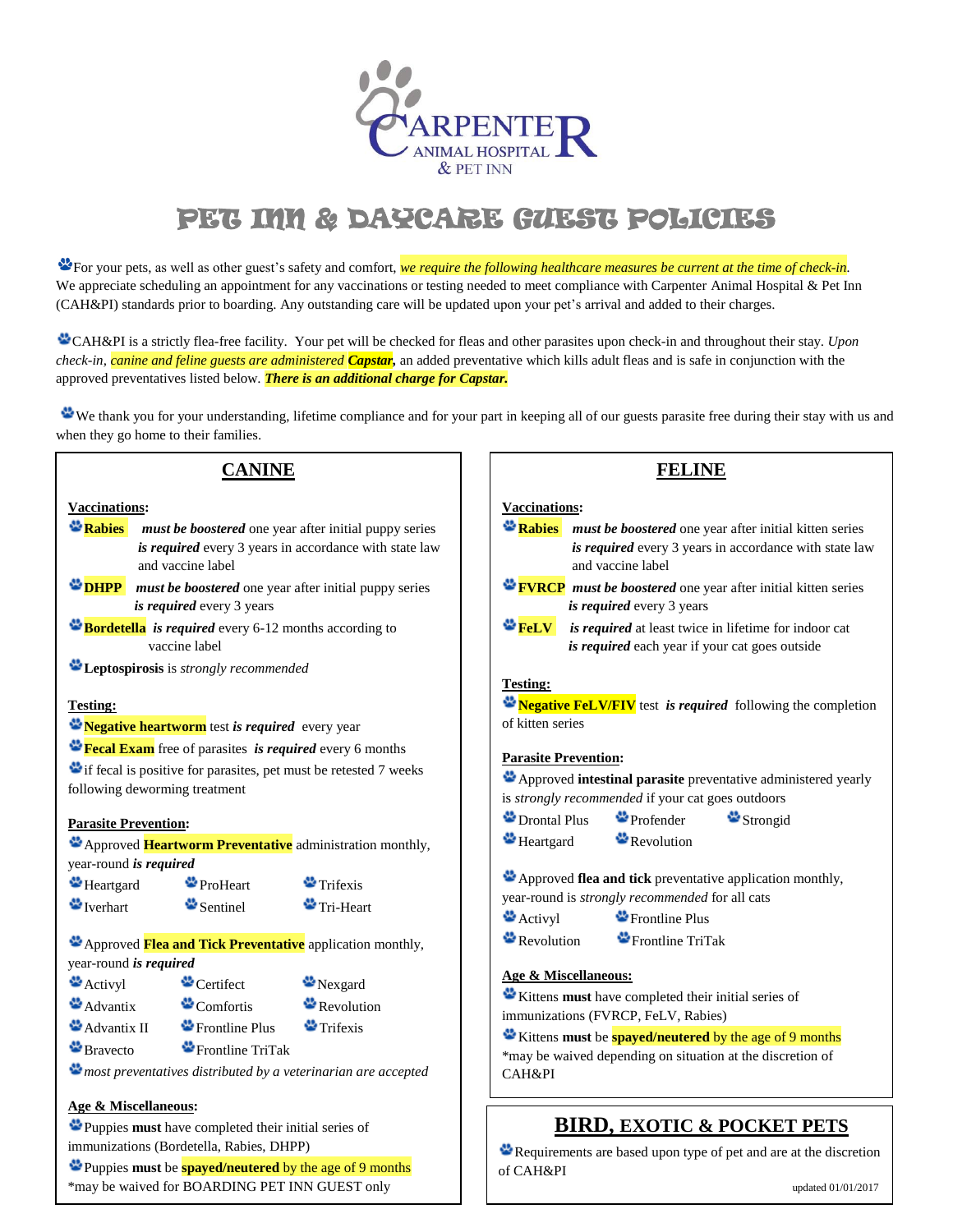

## **Inn Hours:**

- 7:30am -6:00pm Monday through Friday
- 8:00am -1:00pm Saturday
- 11:00am -12:00pm Sunday *for pick-up only*

## **Inn Deposit:**

- A \$50 deposit is required to reserve accommodations for your pet during the following high volume holiday seasons:
- Thanksgiving Christmas Chev Year's Chaster Christmas Spring Break Memorial Day Chuly 4<sup>th</sup> Cabor Day
- Your deposit will be subtracted from your total upon check-out.
- A full refund of your deposit will be issued with a 72 hour cancellation notice **prior** to your pet's scheduled reservation.
- Exceptions may be made for extenuating circumstances at the discretion of CAH&PI.

## **Inn Check-In:**

CAH&PI boarding check-in form is available through our website for pre-registration.

Please allow at least 10 minutes for check-in to assure your requests and your pet's needs are met during their stay.

- If your pet is due for medical services or Wellness updates, please schedule a medical appointment prior to the day of their boarding reservation.
- If this is not possible, please drop your pet off several hours prior to closing to allow ample time for them to be seen and consequently monitored for possible vaccine reactions.
- **<sup>10</sup>** In this situation, please allow a total of at least 20 minutes for the staff at CAH&PI to obtain additional information necessary to address your pet's medical needs.
- This service is not available on Sunday due to CAH&PI hours of operation for medical services.
- If someone other than you will be dropping off your pet, please come in advance to fill-out paperwork and sign consents.
- We cannot accept the consent of a person who may not know your pet well enough to give us all the information we need to properly care for them or who is not financially responsible for your pet and we may decline to accept the pet as our guest for that visit.

## **Inn Check-Out:**

Like a hotel or inn, our check-out time is 12:00pm Monday through Saturday.

- Check-out after 12:00pm will result in a full day's charge.
- Check-out time is precisely between 11:00am and 12:00pm on Sunday.
- Check-out after 12:00pm on Sunday is NOT available.

If you would like to pick-up your pet on Sunday, we request that you inform us while making your pet's reservation or by 1:00pm on Saturday, *prior* to close.

- If you do not request Sunday pick-up following the previous guidelines, there may be no one available to check you out.
- If your pet does not depart as scheduled, charges for the extra stay will be incurred.

Additionally, a daily surcharge may be added if the Inn becomes overbooked as a result of an unscheduled stay.

If someone other than you will be picking-up your pet, please indicate in advance to whom we may release your pet including that individual's contact information.

- Please make sure that whoever is picking-up your pet is aware of the pick-up times listed above to avoid additional charges.
- In this situation, please arrange for payment of all scheduled services prior to check-in.

## **Severe Weather:**

- CAH&PI reserves the right to close for guest check-in and/or check-out due to severe weather.
- If your pet is already boarding with us, they will be cared for during the time we are closed.
- Additional charges which have been accrued during your pet's extended stay will be your financial responsibility.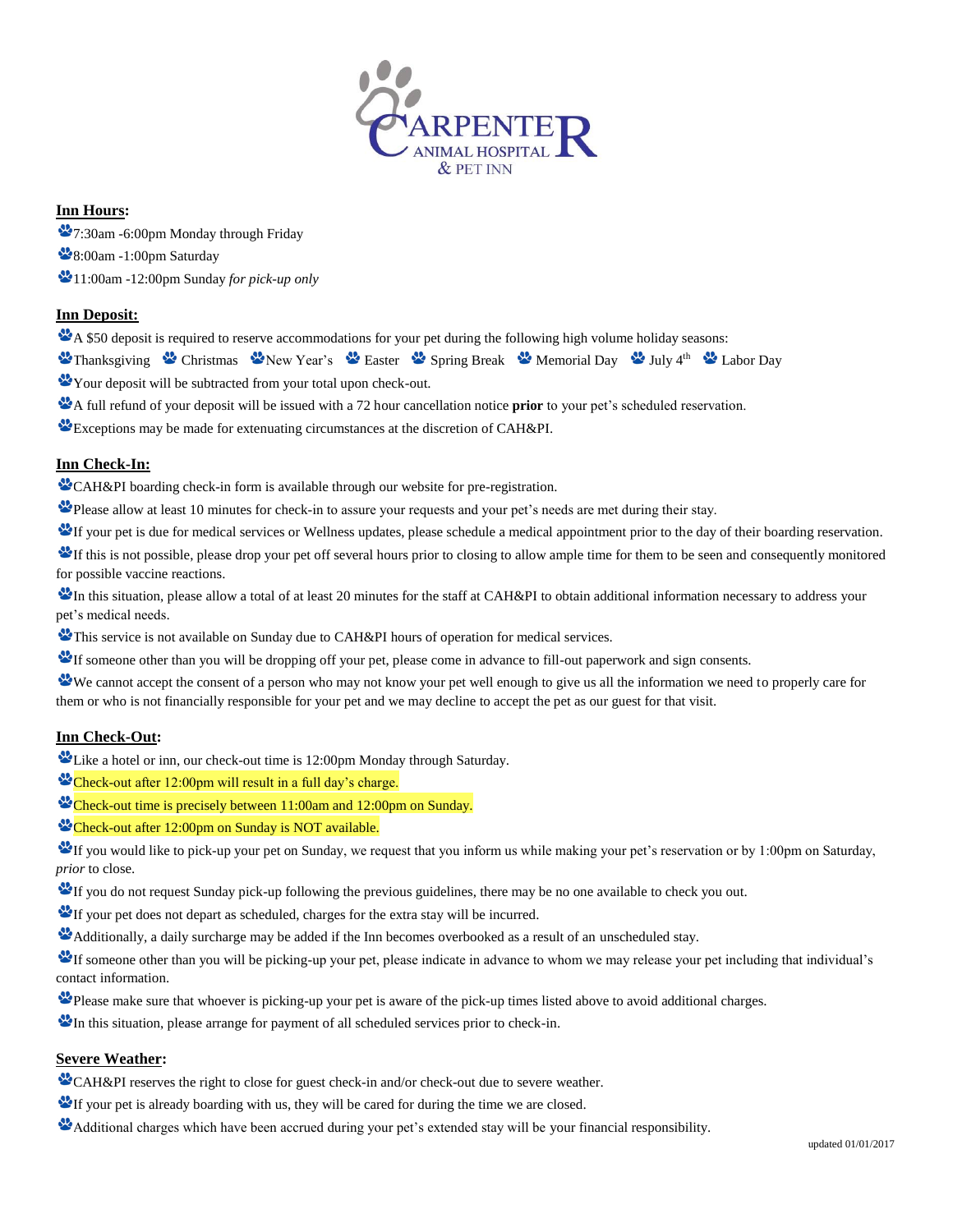

#### **Inn Occupancy:**

- Villas may accommodate up to 3 guests or a combined guest body weight of up to 180#.
- Bungalows may accommodate up to 2 guests or a combined guest body weight of up to 140#.
- Premiere Cottages accommodate 1 guest up to 80# or up to 2 guests with a combined body weight of 40# or less.
- Cozy Cottages accommodate 1 guest up to 25#.
- Cat Condominiums accommodate 1 guest each.
- Twin or Triplet Feline Condominiums may be shared accordingly.

#### **Inn Bedding:**

- Villa and Bungalow guests will be treated to raised cots (one per Villa).
- All canine guests will enjoy fleece bedding unless their accommodations are upgraded to a raised cot or orthopedic bed.
- Cat guests will be provided with fleece-covered resting benches.
- Damage or destruction of bedding will result in its removal at our discretion.

#### **Luggage:**

- As our guest, your pet will be provided with bedding and bowls.
- Any additional toys or articles left with your pet will not be laundered and could possibly be lost or damaged.
- We reserve the right to remove your pet's items until check-out for their safety.

#### **Inn Room Service**:

- We serve Science Diet Sensitive Stomach and/or Purina EN Diet in the Pet Inn.
- If your pet has a sensitive stomach or food allergies, please bring their own food in labeled, pre-portioned and sealed bags.
- Due to space constraints we are unable to accept large containers of food.

## **Medications**:

- All medications must be in their original bottles dispensed by a veterinarian or pharmacy.
- The bottle(s) must be clearly labeled with the prescribing veterinarian's name, pet's name, name of the medication and dosage.
- There is an additional charge for medication administration.

## **Group Recreation Time (Dogs):**

- **Dogs** are separated into groups according to size, temperament & compatibility.
- Guests will go outside for two 10 minute potty breaks one at 7am, the other at approximately 7pm.
- All social dogs will be treated to monitored group recreation time for three 30 minutes sessions a day in our canine courtyard.
- Please inform an Innkeeper at check-in if your dog is fearful, dog aggressive or has a medical condition such as moderate to severe arthritis that would prevent them or their friends from enjoying group recreation time together.
- **Dogs** who cannot participate will be allowed time outdoors without other dogs.
- Participation in group recreation time, once authorized by you, is at the discretion of CAH&PI.
- Due to the social nature of canine group recreation time, altercations may occur. We do everything to ensure that your pet is safe in this situation.

By authorizing your dog to participate in group recreation time, you understand that there is always the possibility, however small, that your pet could be involved in an altercation.

 $\mathbf{B}_{\text{y}}$  authorizing us to involve your pet in group recreation time at CAH&PI, you are accepting this risk and agree to be financially responsible for any medical evaluation and/or treatment that may be required for your pet as a result of canine group play.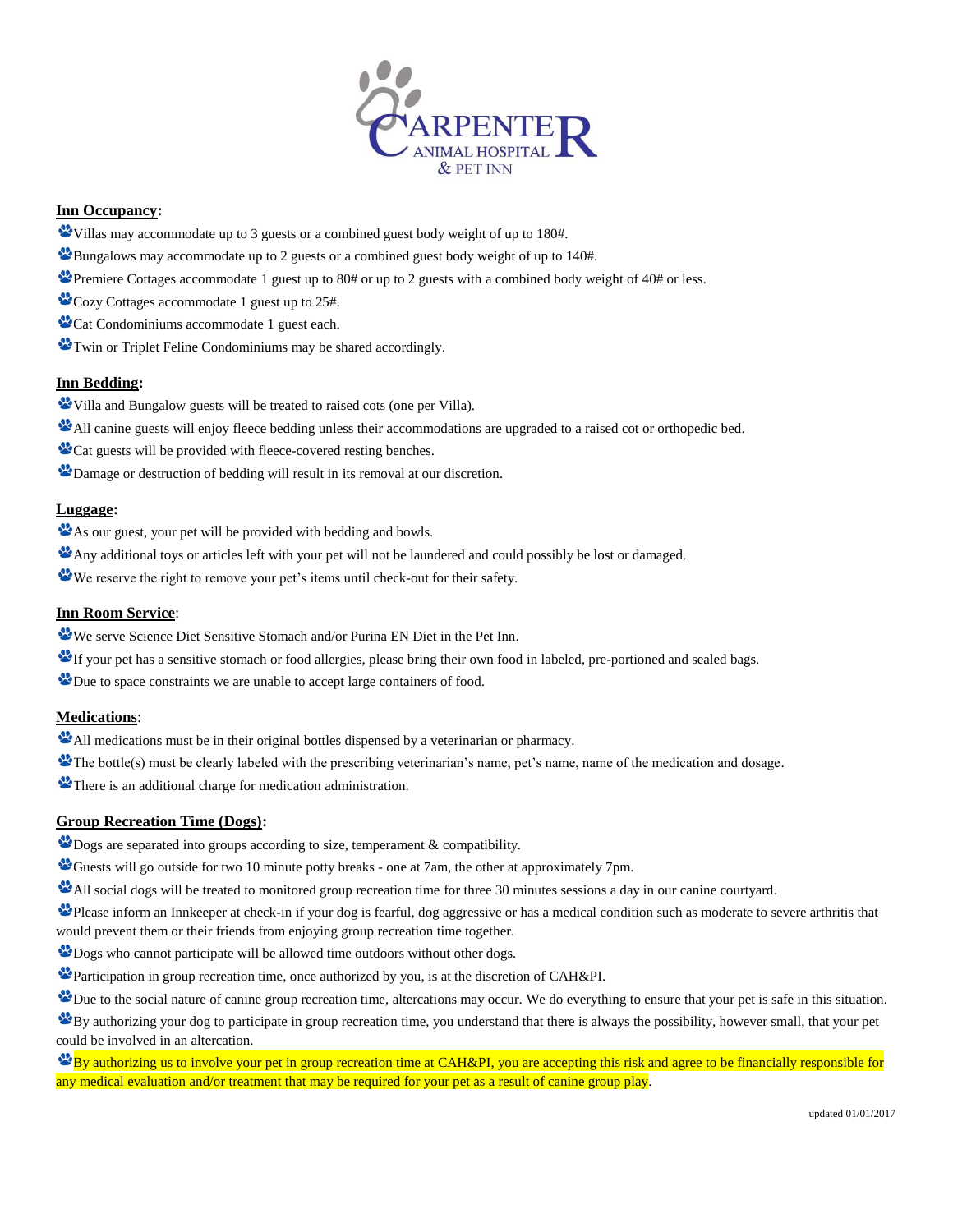

## **Medical Care:**

**Mild Gastrointestinal Upset:** In the event that your pet experiences mild gastrointestinal upset or diarrhea while boarding, CAH&PI will withhold one meal, feed a bland diet and administer a probiotic.

**Minor or Intermediate Medical Care**: *(ears, eyes, skin, raw nose/tail, limping, etc.)* If needed for your pet while they are a guest of CAH&PI, every reasonable attempt will be made to contact you so you are able to make a timely, informed medical decision.

**Emergency Medical Care**: In the event that CAH&PI is unable to reach you with the contact information you have provided, the doctor(s) at Carpenter Animal Hospital will provide stabilization, treatment and referral, if needed, for your pet. Emergency medical conditions will be treated.

Costs involved in evaluating and/or treating a medical concern that occurs during or after a CAH&PI stay or Daycare participation is your responsibility.

#### **Pets That Become Anxious**:

Some pets may become anxious during their stay.

There are isolated incidents in which a guest may rub their nose against a cottage or standard door, cot base or other solid surface resulting in a raw nose.

In other incidents, anxiety may cause a guest to continually wack their tail against a solid surface resulting in a raw area on their tail.

CAH&PI will clean the wound, apply triple antibiotic ointment then allow the wound to heal while continually monitoring for infection.

If such an incident occurs, every reasonable attempt will be made to inform you of the situation and obtain permission for further treatment.

To make the guest more comfortable we may switch them to a different style room, however in many cases this behavior may continue throughout their stay regardless.

Secondly, or in addition to, CAH&PI will introduce an Anti-Anxiety Package (Thundershirt & E-collar rental, DAP or FELIWAY spray/diffuser) which sometimes has a successful result in helping the guest relax.

Finally, if the Anti-Anxiety Package is unsuccessful, following a doctor's evaluation, your pet may be prescribed anti-anxiety medication.

If we are unable to reach you and obtain permission for the above treatments, CAH&PI will continue to discourage the behavior while making your pet as comfortable as possible.

Please understand that we must pass these additional expenses on to you.

## **Pets That Become Soiled**:

Pets who become extremely soiled will receive a spruce-up bath.

The need for an unscheduled spruce-up bath is at the sole discretion of CAH&PI.

Please understand that we must pass this additional expense on to you.

**Thank you for understanding the need for these policies to ensure that we are able to serve you and assure your pet's safety, health and well-being as a guest of Carpenter Animal Hospital & Pet Inn and member of our Daycare family.**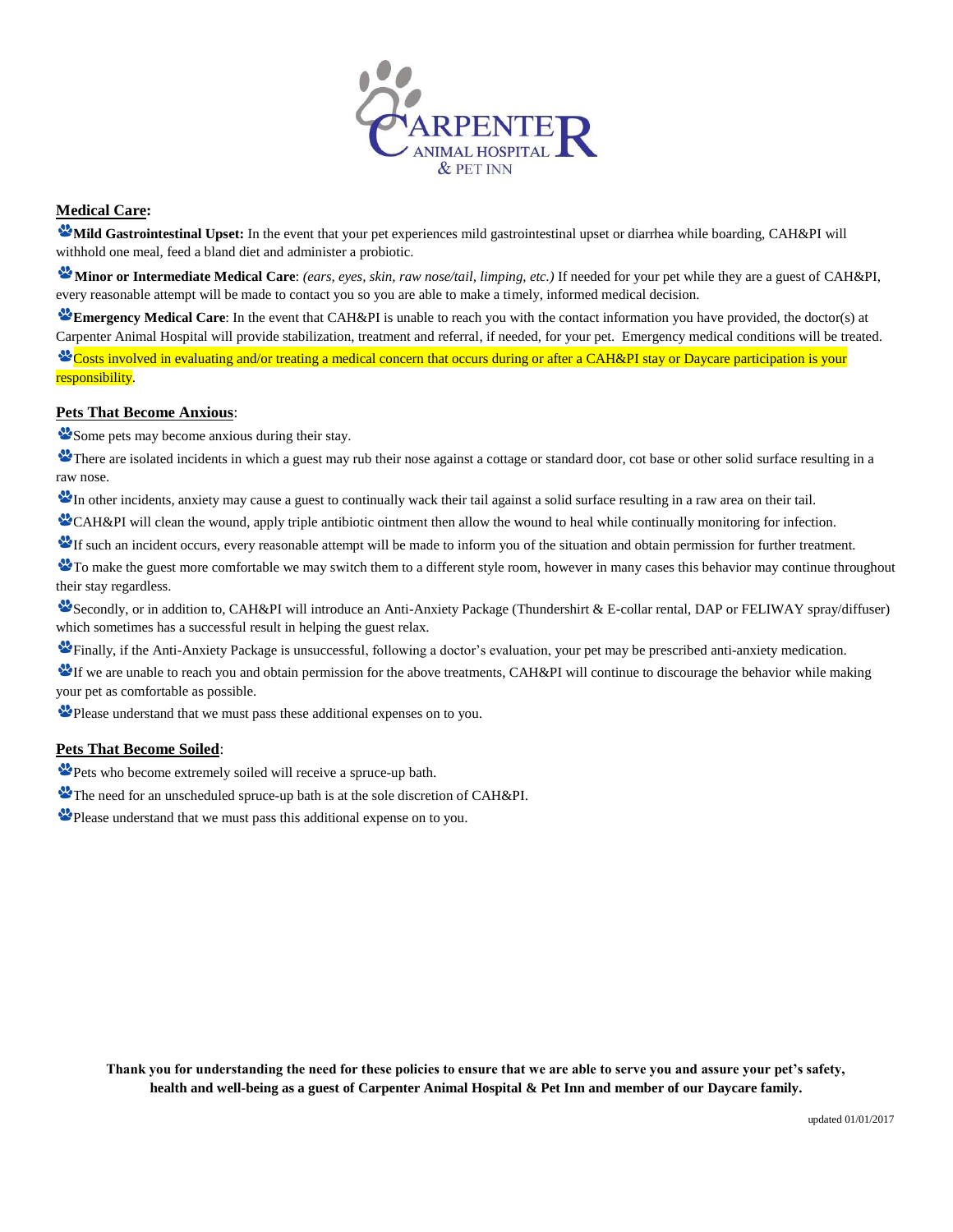

## DAYCARE GUEST SUPPLEMENTAL POLICIES

### **Daycare Hours:**

7:30am -6:00pm Monday through Friday.

CAH&PI reserves the right to cancel daycare the day prior to, day of and day after the following holidays due to high-volume check-ins and/or check-outs along with limited space to accommodate our daycare guests.

Thanksgiving Christmas Chew Year's Chaster Construction Break Construction Day Christmas Chew Year's Chaster Const

## **Daycare Check-In:**

**Daycare sessions must be pre-scheduled.** 

We prefer that your pet is dropped-off between 7:30am and 9:00am to allow our staff to plan play groups accordingly.

If choose to have your pet attend a half day afternoon session, drop-off between 12noon and 1:00pm.

If your pet is due for any medical services or Wellness updates please schedule a medical appointment prior to the day of their daycare participation.

If this is not possible, please drop your pet off as early as possible so they may be seen and have more time to play with their friends.

If you choose to drop-off your pet in this situation, allow an extra 15 minutes for the staff at CAH&PI to obtain any necessary information needed to properly care for your pet.

We cannot accept the consent of a person who may not know your pet well enough to give us all the information we need to properly care for them or who is not financially responsible for the pet and we may decline to accept the pet as our guest for daycare that day.

### **Daycare Check-Out:**

Check-out time for a half day morning session is between 12noon and 1:00pm OR for a full day of daycare between 4:00pm and 6:00pm.

Check-out time if you select to have your pet bathed is between 5:00pm and 6:00pm.

Check-out after 6:00pm is not available.

#### **Daycare Program:**

CAH&PI encourages all guests to understand basic commands such as "SIT & STAY". We appreciate your patience when partnering with us to assure your pup follows-through with these commands @ drop-off as well as @ pick-up.

 $\mathbf{\mathcal{L}}$  Dogs are separated into groups according to size, temperament  $\&$  compatibility.

Daycare guests will be treated to monitored group recreation time throughout the day.

This time consists of supervised outdoor exercise and play time together in our canine courtyard.

While indoors, your dog can socialize, relax and watch television in our climate-controlled daycare lounge.

If your pet instigates disruptive behavior, CAH&PI reserves the right to modify your pet's activities for that day.

If similar behavior continues to be observed during future daycare sessions, CAH&PI reserves the right to request your pet no longer participate in group daycare activities.

CAH&PI *strongly recommends* that your pet attend a training program to address any recurring issues that may arise during daycare to assure the safety of your pet, as well as patrons of the daycare program at CAH&PI.

We welcome your pet back to daycare following *completion* of training as well as analysis for issue resolution.

Due to the social nature of dog daycare, altercations may occur. We do everything to ensure that your pet is safe in this situation.

 $\mathbf{B}$ y authorizing your pet to participate in daycare activities you understand that there is always the possibility, however small, that your pet could be involved in an altercation.

 $\mathbf{B}_{\text{y}}$  authorizing us to involve your pet in dog daycare at CAH&PI, you are accepting this risk and agree to be financially responsible for any medical evaluation and/or treatment that may be required for your pet as a result of canine group play.

Due to group activity and space, we discourage bringing food in for your pup. Please inquire about alternatives, exceptions and pricing.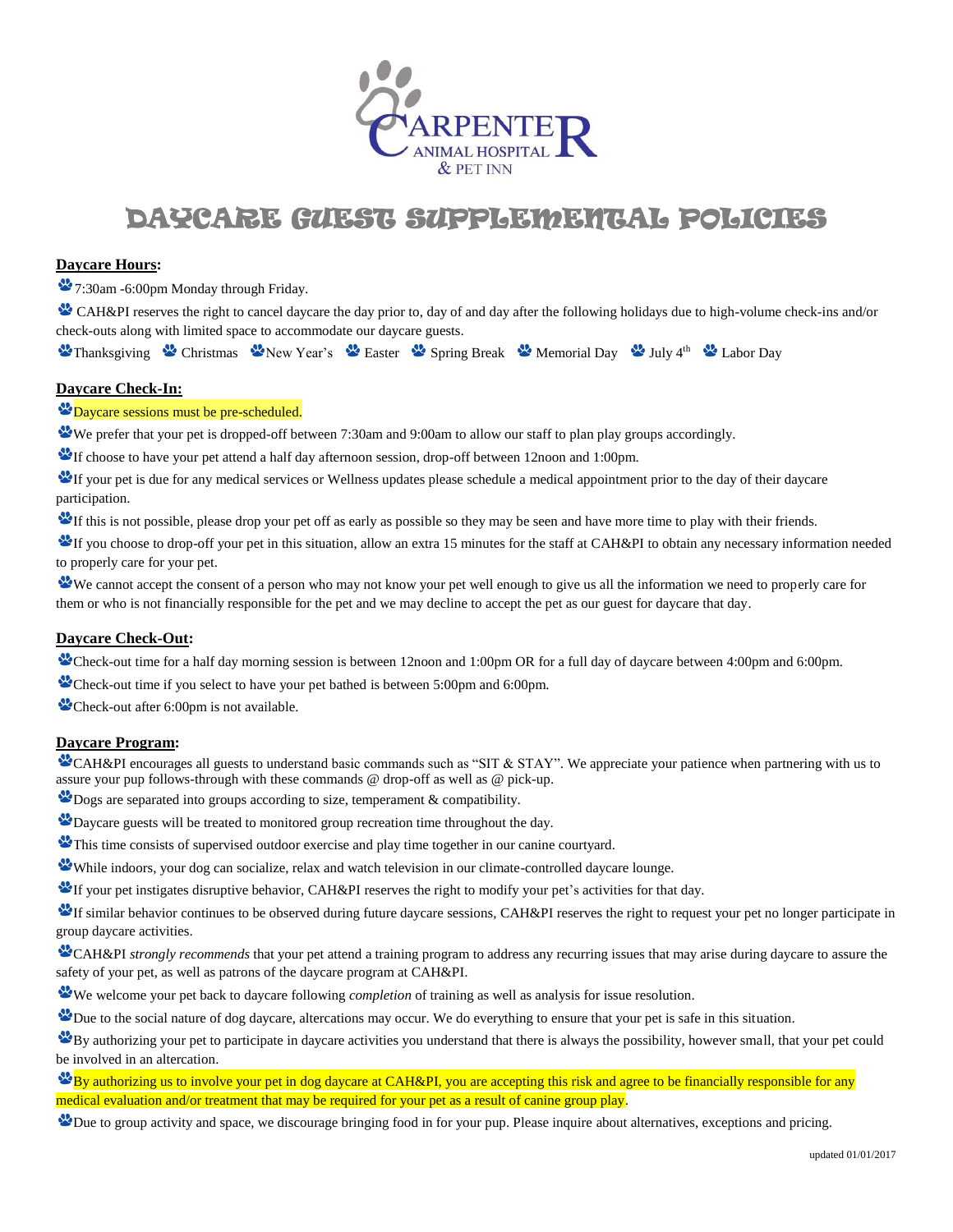

## **Flea Evidence:**

- If fleas are found on your pet at check-in, they will be administered Capstar, an added preventative which kills adult fleas.
- We then ask that you treat your pet accordingly with one of the pre-approved flea and tick preventatives previously listed.
- Your pet will be unable to participate in daycare that day due to the risk of contamination of our facilities and other guests.
- We welcome your pet back following treatment as well as a negative flea-check.

## **Day Boarding:**

Day Boarding is offered for both canine and feline guests who may not be social, are fearful, show mild aggression or have a medical condition that would prevent them from participating in group recreation time.

The guest will stay in a single room accommodation based on their size and specific needs.

CAH&PI Guest Policies, daycare hours, check-in and check-out apply to Day Boarding.

**Thank you for understanding the need for these policies to ensure that we are able to serve you and assure your pet's safety, health and well-being as a guest of Carpenter Animal Hospital & Pet Inn and member of our Daycare family.**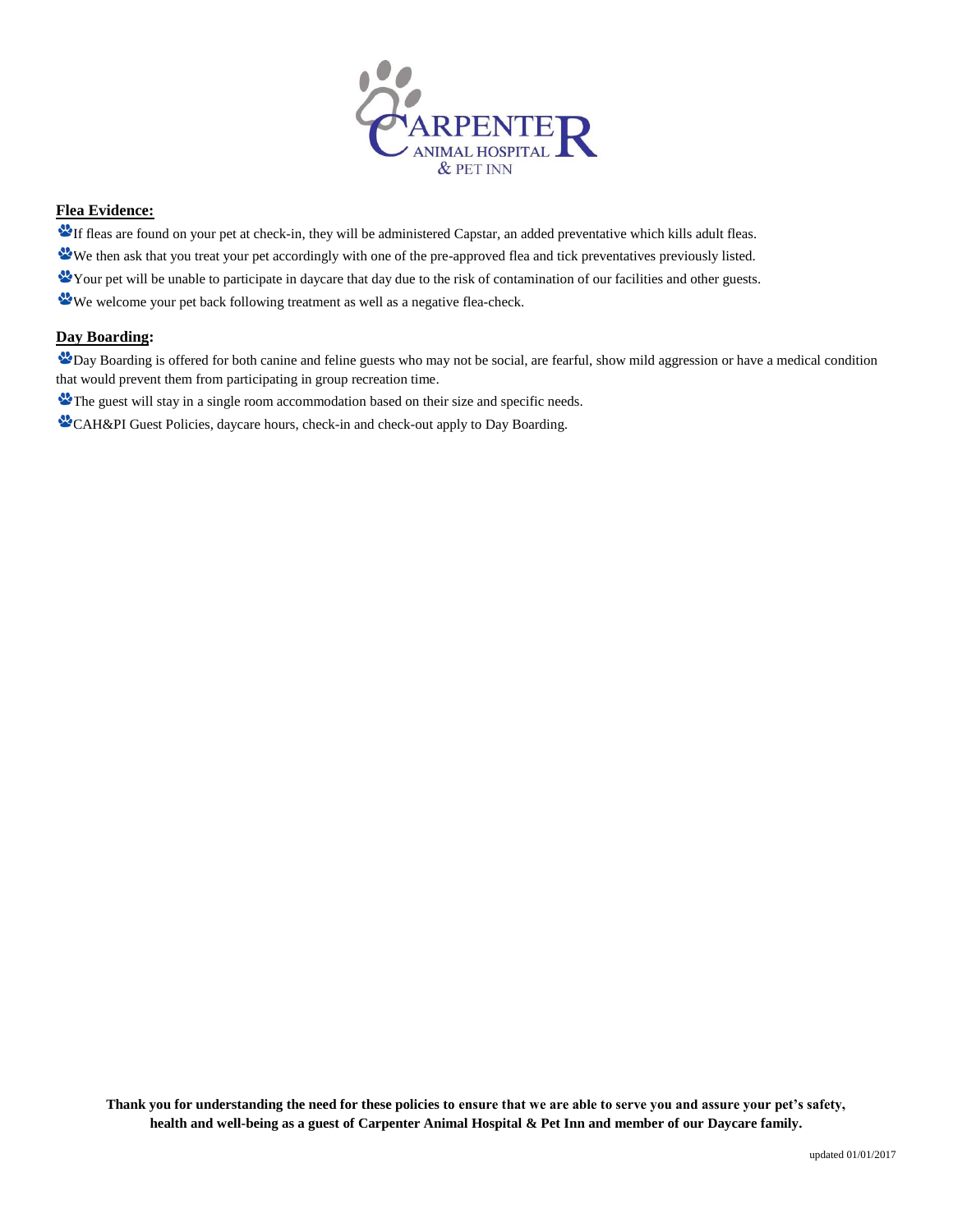

# PET INN & DAYCARE GUEST POLICIES AGREEMENT

*We appreciate your business and look forward to caring for your pet!*

| Capstar:<br>I understand the need for, and additional charge for Capstar,<br>which will be administered to my pet, at my expense, upon entry<br>to CAH&PI.                                                                      | Medical Care Consent:<br>In the event that a medical situation arises and we are unable to<br>contact you using the information you have provided, the doctor(s)<br>at Carpenter Animal Hospital are authorized to treat my pet at their<br>discretion and at my expense.            |
|---------------------------------------------------------------------------------------------------------------------------------------------------------------------------------------------------------------------------------|--------------------------------------------------------------------------------------------------------------------------------------------------------------------------------------------------------------------------------------------------------------------------------------|
| Lifetime Preventative Health Maintenance<br>I certify that my pet is administered an approved:<br>Heartworm Preventative monthly, year-round<br>Flea and Tick Preventative monthly, year-round                                  | Mild Gastrointestinal Upset<br>Minor & Intermediate Medical Care<br>(ears, eyes, skin, raw nose/tail, limping, etc.)<br>Emergency Medical Care                                                                                                                                       |
| Parasite Precautionary Pact:<br>I authorize CAH&PI to check my pet daily for parasites and to treat<br>my pet appropriately for any parasites found as well as to<br>decontaminate the areas my pet has occupied at my expense. | Medication Administration:<br>In the event that my pet requires medication(s) to be administered<br>during their stay at CAH&PI, I am responsible for any charges<br>associated with the level of administration and care associated with<br>their medication(s) administration.     |
| Release Agreement:<br>Carpenter Animal Hospital & Pet Inn has permission to release my<br>pet to the individual(s) listed on the PET INN & DAYCARE<br>REGISTRATION form.                                                        | <sup>2</sup> Group Recreation/Dog Daycare:<br>I authorize CAH&PI to involve my pet in outdoor and indoor<br>recreation activities with other dogs at their discretion. I release<br>Carpenter Animal Hospital & Pet Inn from liability associated<br>with dog group recreation time. |
| Bird, Exotic & Pocket Pet Waiver:<br>Iunderstand that birds, exotic and pocket pets are more prone to show<br>stress while boarding. CAH&PI will do everything possible to<br>alleviate their stress.                           | Publication Agreement:<br>CAH&PI has permission to use photographs and/or videos of my pet<br>for future promotion of their boarding facilities, daycare program,<br>spa and salon services including website, brochures, post boards, etc.                                          |

I have been **provided with, have read, and agree to Carpenter Animal Hospital & Pet Inn Guest & Daycare Guest Policies** in their **entirety**. Please sign here if you would like this to serve as **acknowledgment** of current **Carpenter Animal Hospital & Pet Inn and Daycare Guest Policies** for **subsequent and future stays**. This will save you the inconvenience of having to sign a form each time your pet stays with us.

Signature *Signature Date*